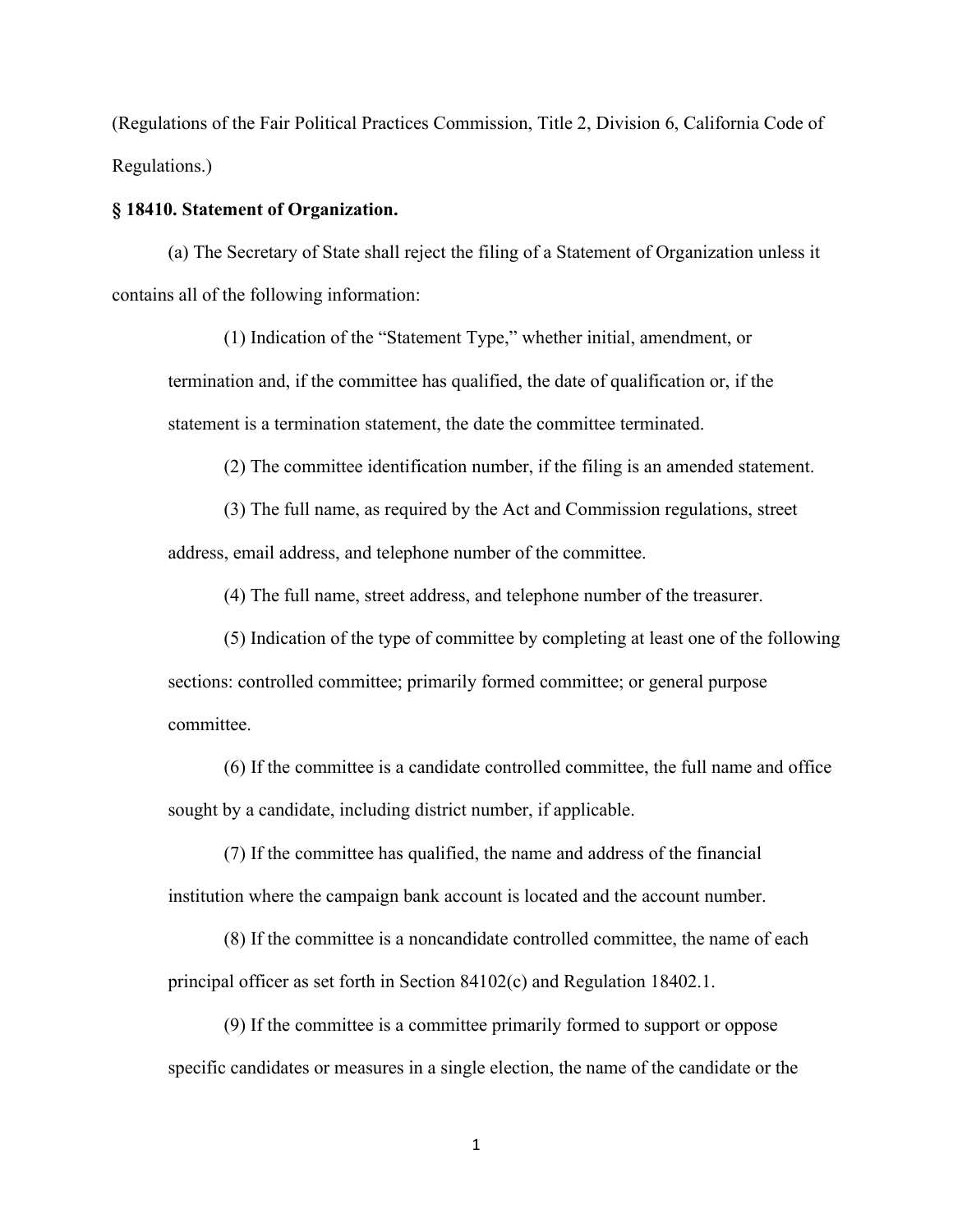number, letter, or full title of the ballot measure, the jurisdiction, and whether the committee is formed to support or oppose the candidate or measure.

(10) If the committee is a general purpose committee, indication of whether the committee is a city, county, or state committee and a brief description of its activity.

(11) If the committee is a sponsored committee, the full name, street address, and telephone number of each sponsor and the industry group or affiliation of each sponsor as required in Regulation 18419(b)(2).

(12) If the committee (A) submits a proposed state ballot measure to the Attorney General's Office for title and summary, (B) spends \$100,000 or more on circulation of petitions for a proposed state ballot measure, or (C) is primarily formed to support or oppose a proposed state ballot measure that has been submitted to the Attorney General for title and summary, the committee shall state the identification number assigned by the Attorney General's Office to the proposed ballot measure and the title of the proposal on the statement of organization. The Attorney General's identification number and the title of a proposed measure shall no longer be required on a committee's statement of organization after any of the following: the measure has failed to qualify for the ballot, the measure number has been added to the committee's name, or the election in which a measure qualified for the ballot has been held.

(13) Signed verification of the statement, including the date, by the treasurer or assistant treasurer and controlling officeholder, candidate, or state measure proponent.

(b) A committee is not in compliance with the provisions of Section 84101 or 84103 until such time as the Secretary of State accepts for filing a statement of organization or amendment thereto that provides the information required under subdivision (a)(1-13).

2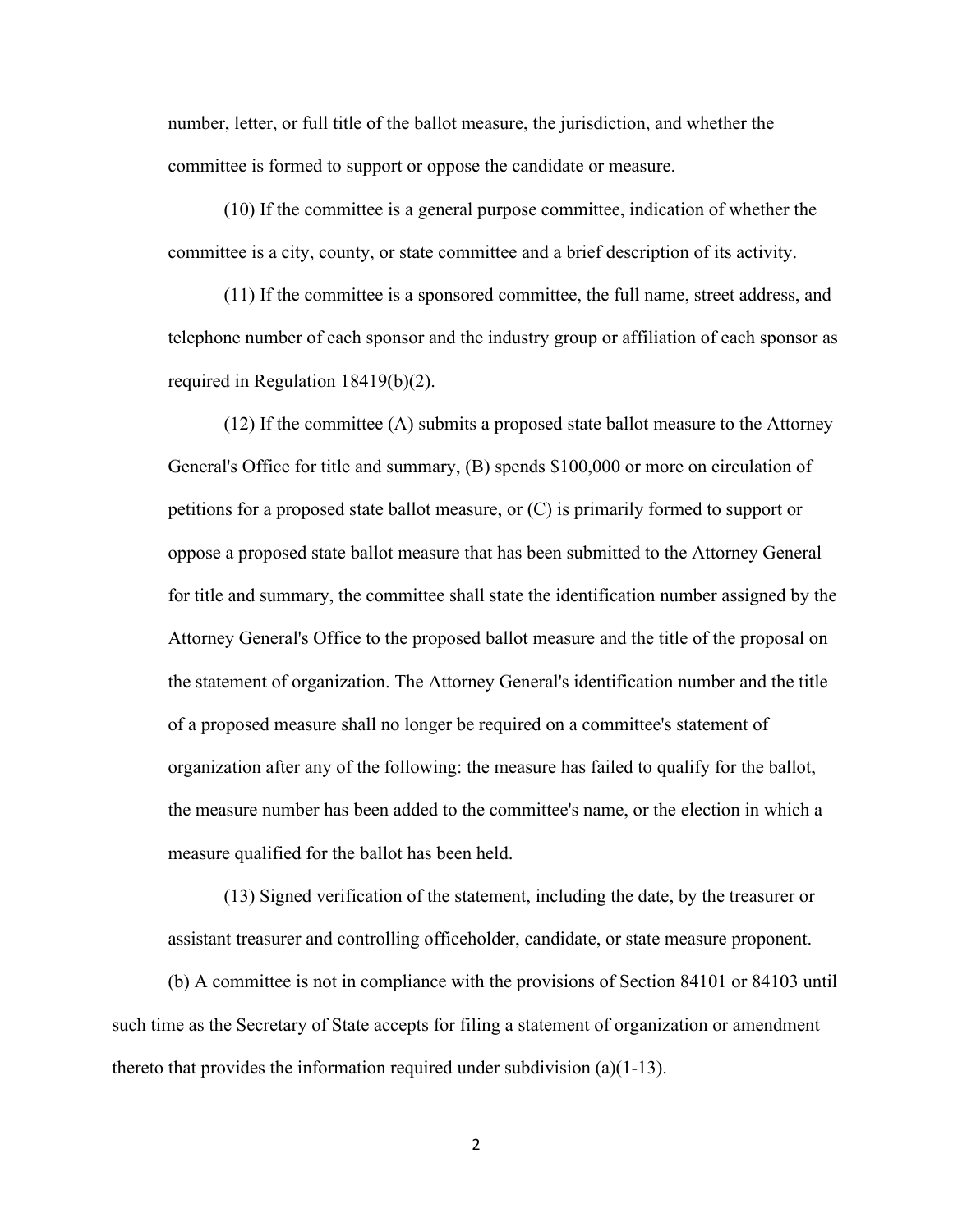(c) Notwithstanding the above provisions, if the statement of organization filed is an amendment or termination and the information contained on the previous statements of organization filed by the committee is correct, the amended statement need only include the committee name, identification number, and verification along with the amendment, if an amended statement, or the termination date, if a termination statement. Note: Authority cited: Section 83112, Government Code. Reference: Sections 84101, 84102 and

84103, Government Code.

## **HISTORY**

1. New section filed 5-8-2009; operative 6-7-2009 (Register 2009, No. 19). For prior history, see Register 96, No. 43.

2. Amendment of section heading and subsections (a)(3) and (a)(6), new subsections (a)(7) and (a)(12), subsection renumbering and amendment of newly designated subsection (a)(8) and subsection (b) filed 12-28-2012; operative 1-27-2013. Submitted to OAL for filing pursuant to *Fair Political Practices Commission v. Office of Administrative Law*, 3 Civil C010924, California Court of Appeal, Third Appellate District, nonpublished decision, April 27, 1992 (FPPC regulations only subject to 1974 Administrative Procedure Act rulemaking requirements) (Register 2012, No. 52).

3. Amendment of subsection (a)(4) filed 6-7-2021; operative upon the Secretary of State certifying an online filing and disclosure system under Government Code section 84602(b)(7). Submitted to OAL for filing pursuant to *Fair Political Practices Commission v. Office of Administrative Law*, 3 Civil C010924, California Court of Appeal, Third Appellate District, nonpublished decision, April 27, 1992 (FPPC regulations only subject to 1974 Administrative